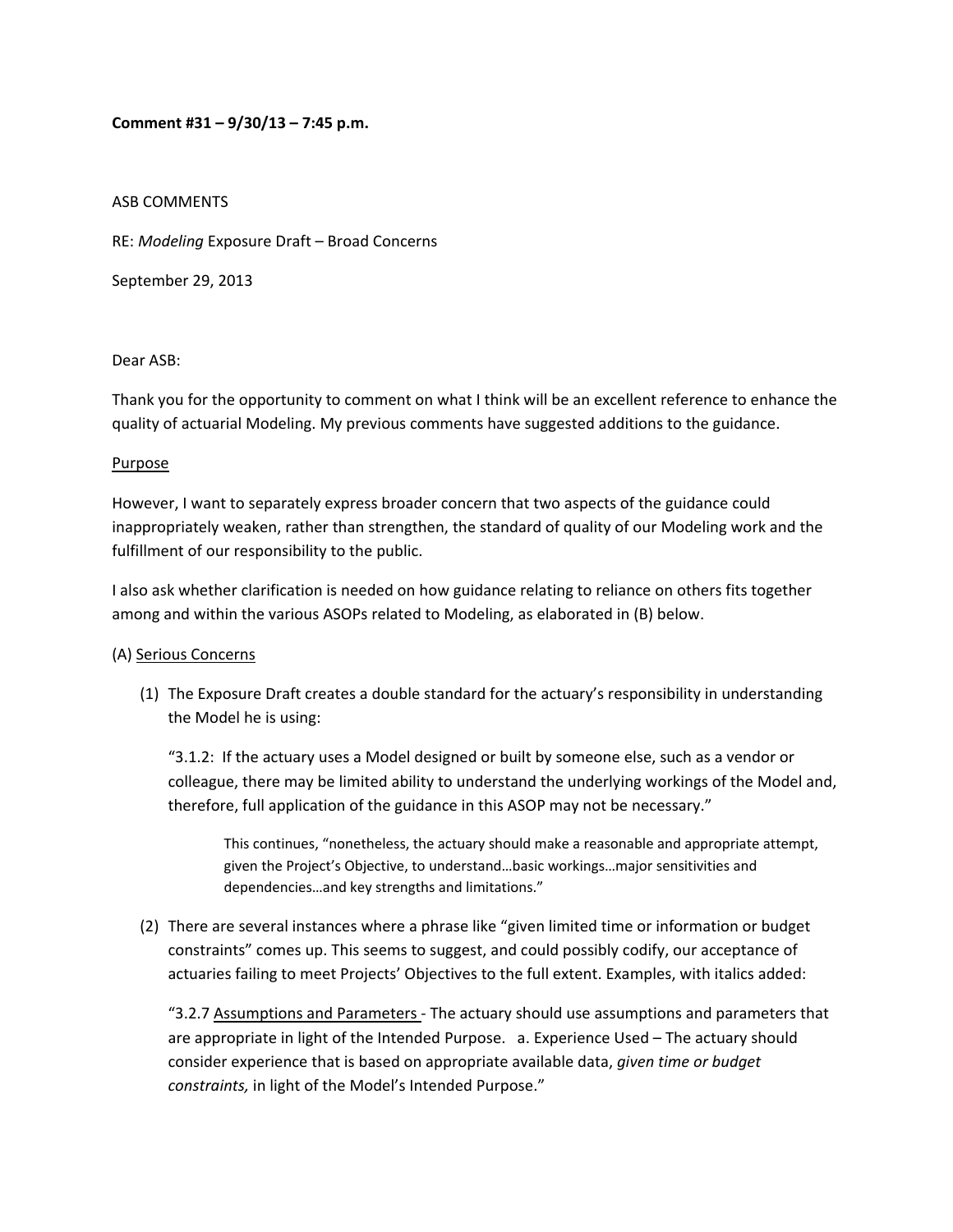"3.2.4 Understanding the Model – The actuary's responsibilities may include expressing an opinion, using or communicating results, or preparing documentation. In these instances, the actuary should do the following: … b. understand whether, and the extent to which, the Model can fulfill its Intended Purpose, *given limited information, time constraints, and other practical considerations*."

And, 3.4 Presentation of Results... 3.4.1, "Explanation of Model in Actuarial Report ‐ "…the actuary should consider including explanations of …b. the extent to which the Models fulfill their Intended Purpose, *given limited information, time constraints, and other practical considerations*."

‐‐‐

I considered both of these concerns in light of the very strong ethics in our *Code of Professional Conduct.* The familiar Precept 1 reads:

"An Actuary shall act honestly, with integrity and competence, and in a manner to fulfill the profession's responsibility to the public and to uphold the reputation of the actuarial profession."

And Annotation 1‐1 continues: "An Actuary shall perform Actuarial Services with skill and care."

This precept does not say that we should act with competence, or skill and care, "to the extent possible given time or budget constraints," or "to the extent feasible given business situations where we purchase Models from a vendor." Nor does it say that we should uphold the reputation of the profession to the extent feasible.

### Further Discussion – Understanding Models Developed by Others

My concern for the double standard in the understanding of these Models is informed and heightened by some SOA meeting sessions from the last couple years. In totality I have the impression that there might be too much acceptance of the use of vendors' "black box" Models or mathematical algorithms which are not well understood. Actuaries have noted counterintuitive results.

We need only look back to 2008 to see the impact of financial professionals' lack of understanding of Credit Default Swaps and other products they assembled: the deepest recession since the 1930's with continuing high unemployment today.

## **I think that the actuary should understand each aspect of a Model sufficiently well to act with competence, if that aspect is material to the Project's Objective and within his expertise.**

This would not preclude use of vendor or consulting services and declaring reliance upon them (discussed a little in (B) below). (I would still prefer that algorithms be open for examination, even if the actuary does not possess the expertise to personally understand all details.)

### Further Discussion – Time or Budget Constraints; Information Constraints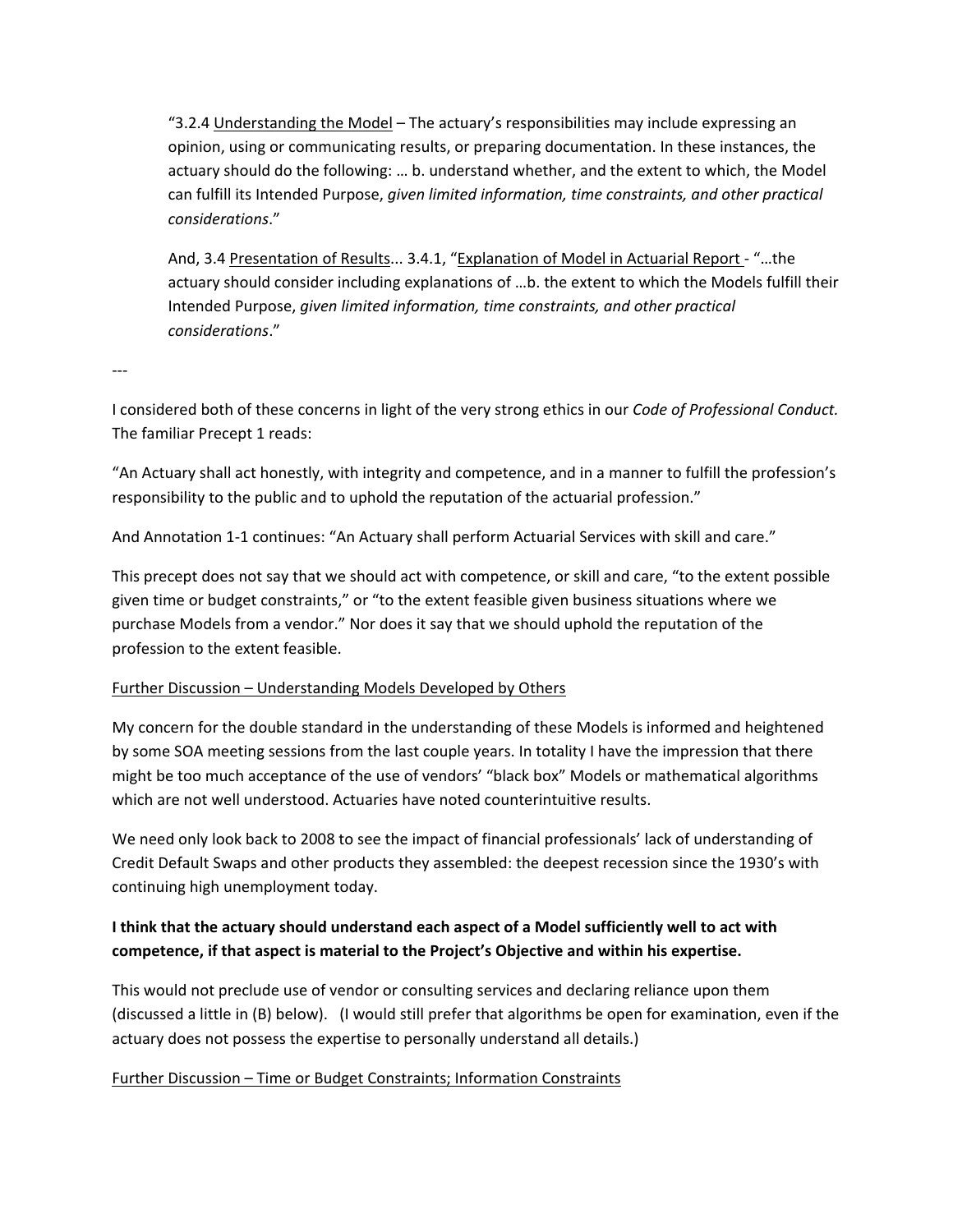I assume that most current American and global business models are designed to impose time and budget constraints to the point at which customer dissatisfaction sufficiently hurts sales or other serious problems result. But I feel that actuaries, among others, have a professional responsibility to join together prior to this point and say we will not do our jobs if we cannot do them competently, just as I surely hope that my future surgeons will not allow hospital profit goals to compromise care.

There could be appropriate exceptions, such as when new regulations require Actuarial Services which are not yet incorporated into efficient routines. Exceptions deemed appropriate should be permitted in the ASOP (not as a deviation), but with the understanding that the exception is not expected to be ongoing.

Similarly, allowing for limitations due to "information" constraints might be acceptable where actuarial data has not caught up with new products or new regulations, and the limitations are temporary.

# **Simple addition of a word like "temporary" or "temporarily" after "given" in the passages might help rectify this issue; I'm not sure if it is a complete solution.**

## (B) Scope of ASOPs with respect to Reliance on Others

- This ASOP is entitled *Modeling*
- The ASB is currently revising ASOP No. 38, *Using Models Outside the Actuary's Area of Expertise (P & C),* to include all actuarial work.
- Section 3.5 in *Modeling* discusses "Reliance on Others" and refers us to ASOP Nos. 23 and 41:"When relying on Data or other information supplied by others, the actuary should refer to ASOP Nos. 23 and 41, for guidance. When relying on projections or supporting analysis supplied by others, the actuary should refer to ASOP No. 23, deeming such projections or supporting analysis as Data covered by that standard…"

I suggest that the ASB consider whether the interaction of these three guidance sets needs any clarification. The questions below are rhetorical, for your consideration.

- (1) Will the scope of this *Modeling* ASOP encompass the Models to be covered in revised ASOP No. 38, or are they mutually exclusive? What if a Model is a combination?
- (2) Is a "projection" described in 3.5 also a Model, and if so, when is it covered by the *Modeling* ASOP, when by the revised ASOP No. 38 and when by ASOP No. 23 (via 3.5 above)?

To illustrate, here are a few examples of Models and Intended Purposes or Intended Applications currently in use which involve some degree of reliance on others. Is it clear which ASOPs apply?

- a. An actuary goes to his company's investment department for a "projection" or "Model" of the future cash flows of CMO's to be used for cash flow testing (with a Project's Objective related to PBR, RBC, ERM, Asset Adequacy Analysis or pricing, for example)
- b. A cash flow testing Model is purchased from a vendor and all formulas and methods are fully documented for the actuary and within his expertise
- c. As in b., but parts of the Model are outside the expertise of the actuary